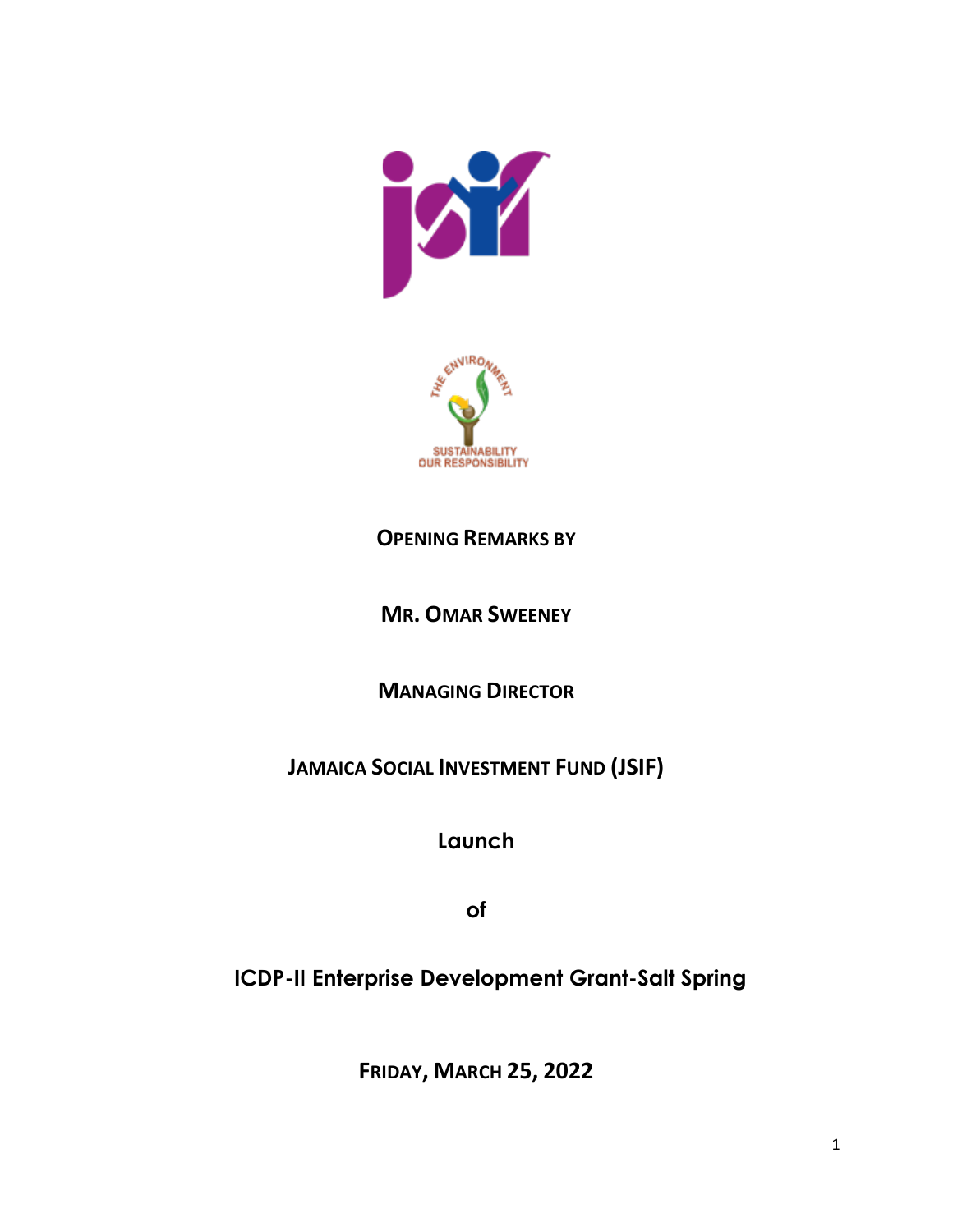## Salutations:

- **Mr. Marlon Tingling,** Master of Ceremonies
- **Mr. Heroy Clarke**, Member of Parliament, St. James Central,
- **Councillor Joshua Cummings,** representing the Honourable Dr. Horace Chang
- **Mr. Vernon Ellis,** Senior Superintendent of Police Divisional Commander, Area 1
- **Mrs. Angela McIntosh Gayle,** Deputy Superintendent of Police, St. James
- **Detective Inspector Lorenn Knott,** Zone Commander, St. James
- **Sergeant Bruce Walker,** Station Commander
- **Constable Oshane Dwyer**
- **Ms. Mona Sue- Ho,** Senior Manager, Social Development, Jamaica Social Investment Fund
- **Mrs. Norma Brydson**, Principal, Salt Spring Primary and Infant **School**
- **Ms. Carlene Miller**, Principal, Hartsfield Basic School
- **Mr. Randy Hayle**, Parish Manager, Social Development Commission, St. James
- Entrepreneurs and beneficiaries from the first Cycle of Enterprise Development Grants
- Representatives from the Salt Spring Community Development Committee
- Representatives from the Media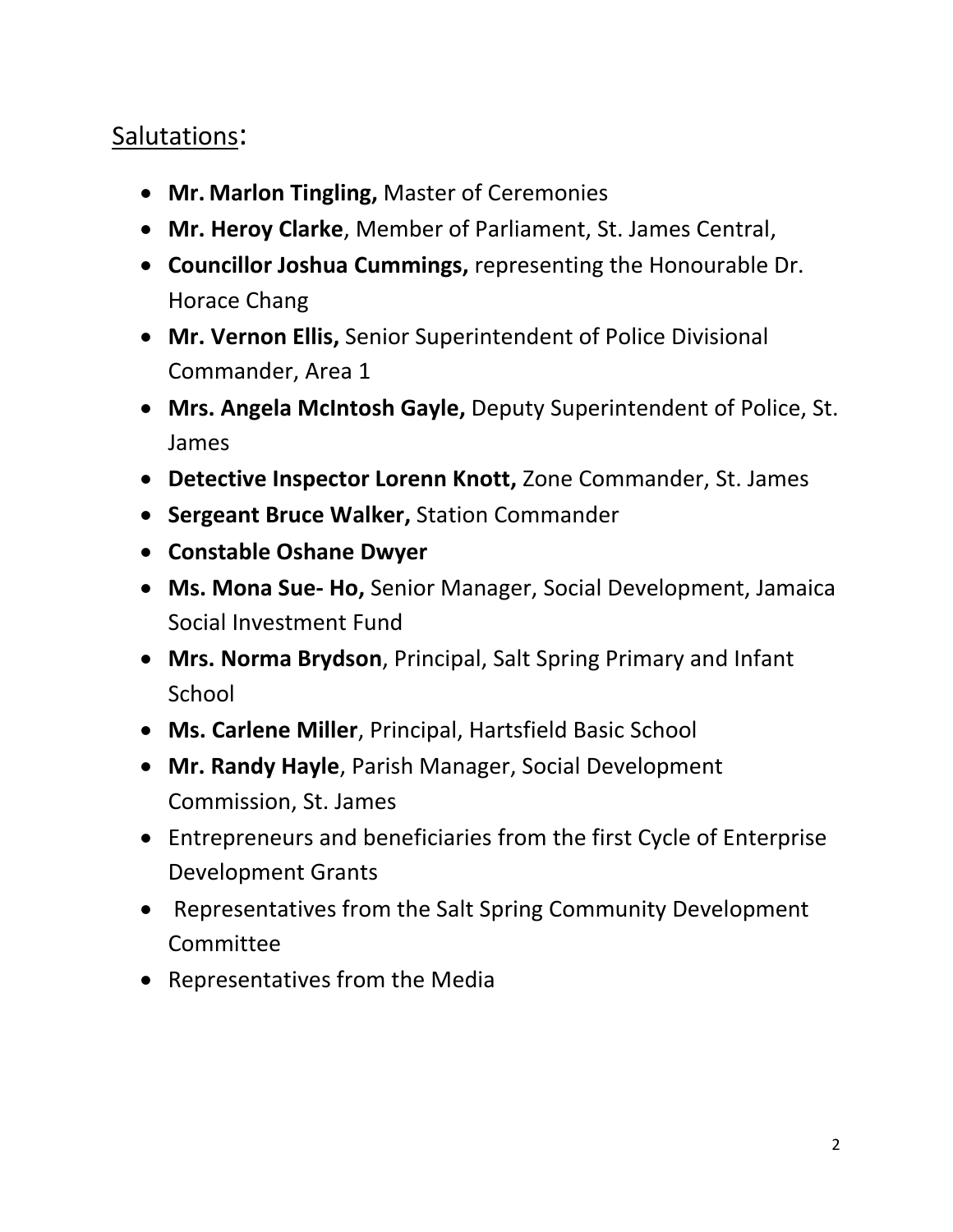It is my pleasure to bring you warm greetings on behalf of the Board, Management and Staff of the Jamaica Social Investment Fund.

I am very pleased to be back in Salt Spring, to take part in the launch of an initiative that seeks to assist entrepreneurs to continue to play their part in the development of their community.

Since April 2020, the JSIF through funding from the Government of Jamaica's Integrated Community Development Project-II has been at work in 8 communities in the parishes of Kingston and St. Andrew, St. James and Clarendon to promote public safety transformation, through the provision of basic infrastructure and social services.

The second cycle of the ICDP II Enterprise Development Grant Project, which will be implemented in Salt Spring will see a total of JM\$5,850,000.00 being invested to build the capacity of 30 microenterprises that that are dedicated to small scale Manufacturing, Agriculture and Livestock Rearing, Fishery, Agro- processing, Retail and Food Services, Fashion and Garment Construction, Furniture making and

3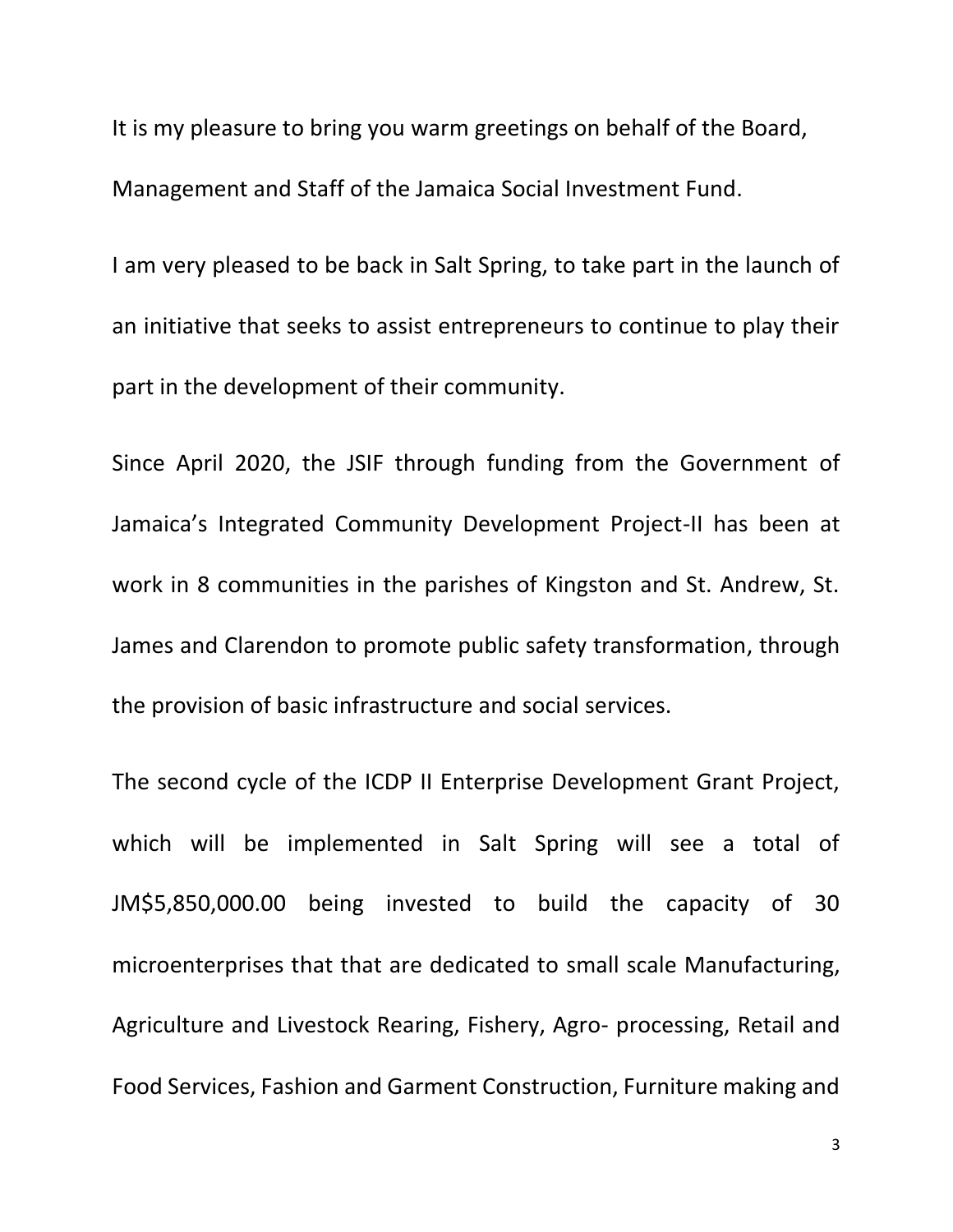upholstery, Beauty Care Services, Multimedia and Entertainment, and Car Care Services. This is not a hand-out. It is an investment that is intended to help create sustainable employment and income generation in this community.

This second cycle of the ICDP II Enterprise Development Grant Project forms part of the Government of Jamaica's efforts to provide economic support to microenterprises and is intended to contribute to the overall economic growth in Jamaica. To this end, in addition to the provision of equipment to increase their working capital, these entrepreneurs will benefit from Business Development Support, to include Business Development Training in basic Accounting and Business Records Management, Customer Service, Costing of Goods and Services, Business Registration and Taxation, Marketing and Quality Management.

To date, 29 small business operators have already received Grants to purchase machinery, equipment, tools and supplies to boost their businesses. Cumulatively, under the ICDP 11 Cycles 1 &2, a total of 45

4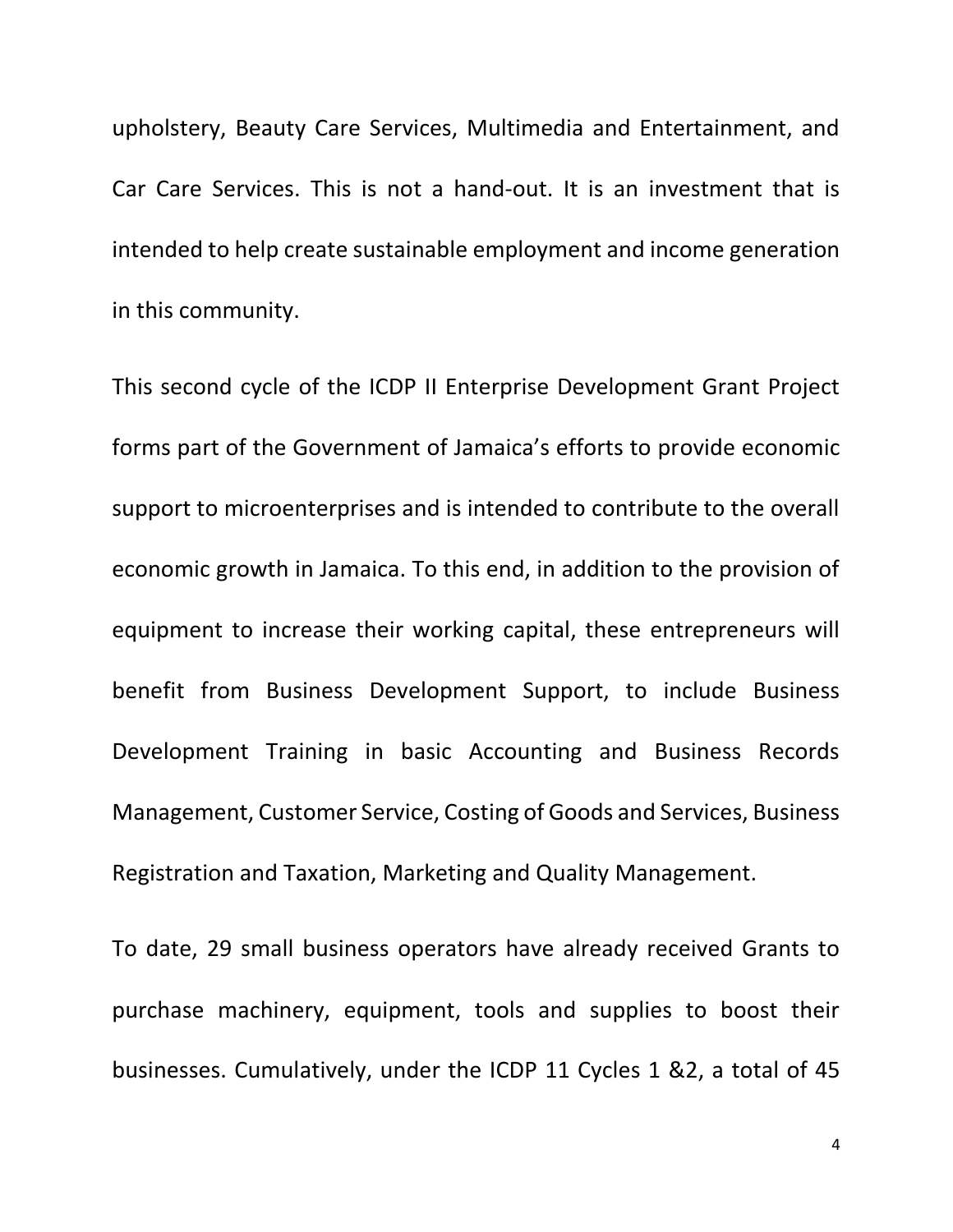small enterprises have so far benefited from grants totaling J\$8.2million, which have helped to keep their doors open and their dreams alive.

Let me reiterate that this project is targeted at entrepreneurs who need a helping hand to take their businesses to the next level. It is not a handout. It is assistance that will expand existing small enterprises and prepare the beneficiaries for economic prosperity. These Enterprise Development Grants, which are being facilitated under the second phase of the Government of Jamaica's Integrated Community Development Project, are intended to guarantee an improved standard of living for the beneficiaries, by helping to improve their development opportunities and facilitating their participation in the society and the labour market.

The establishment of partnerships continues to be a crucial factor for fulfilling the JSIF's mandate of poverty alleviation. To ensure that the small businesses that will benefit from grant funding through this cycle of the Enterprise Development Grants have a good chance at being successful, this project is being implemented in partnership with the Salt

5